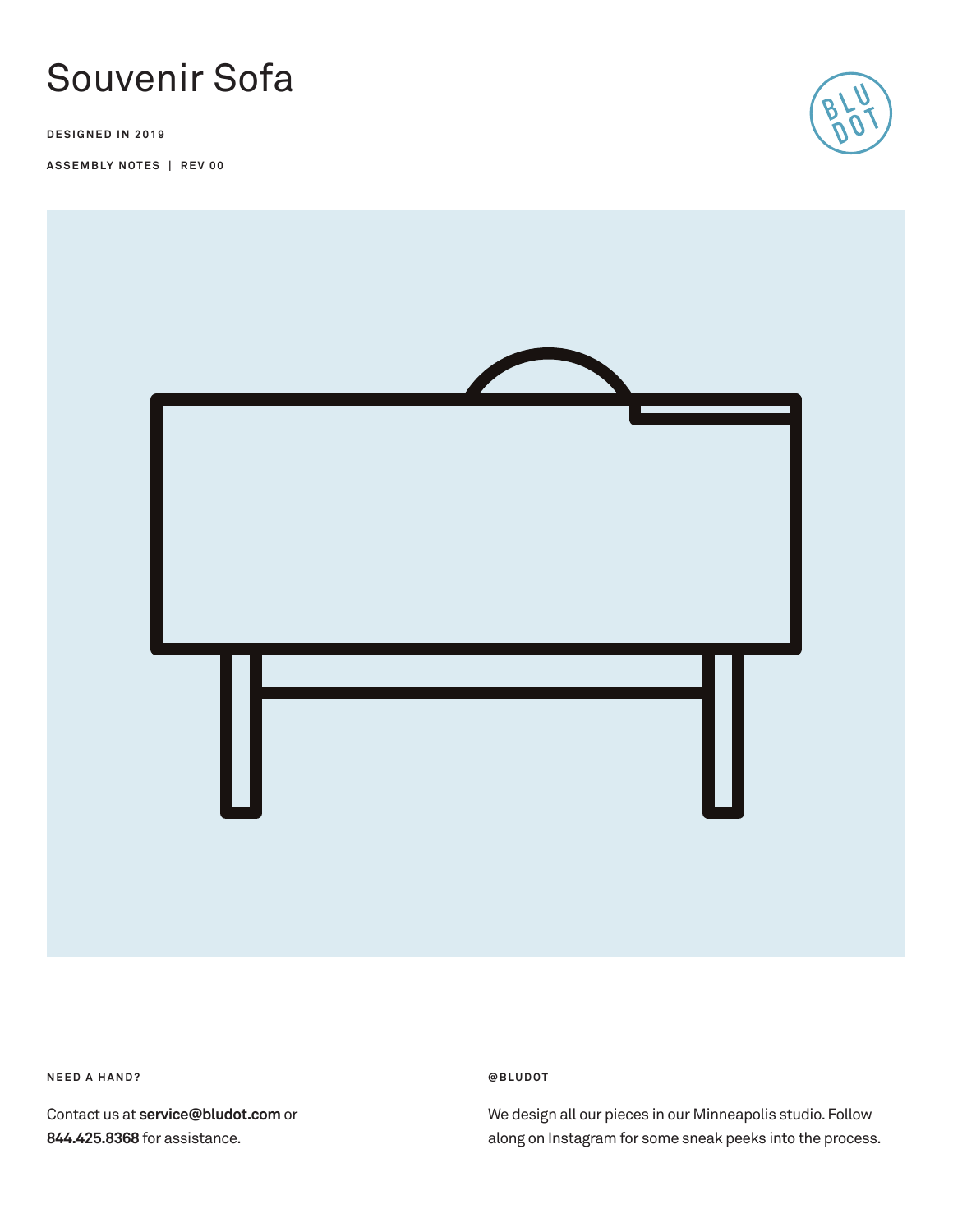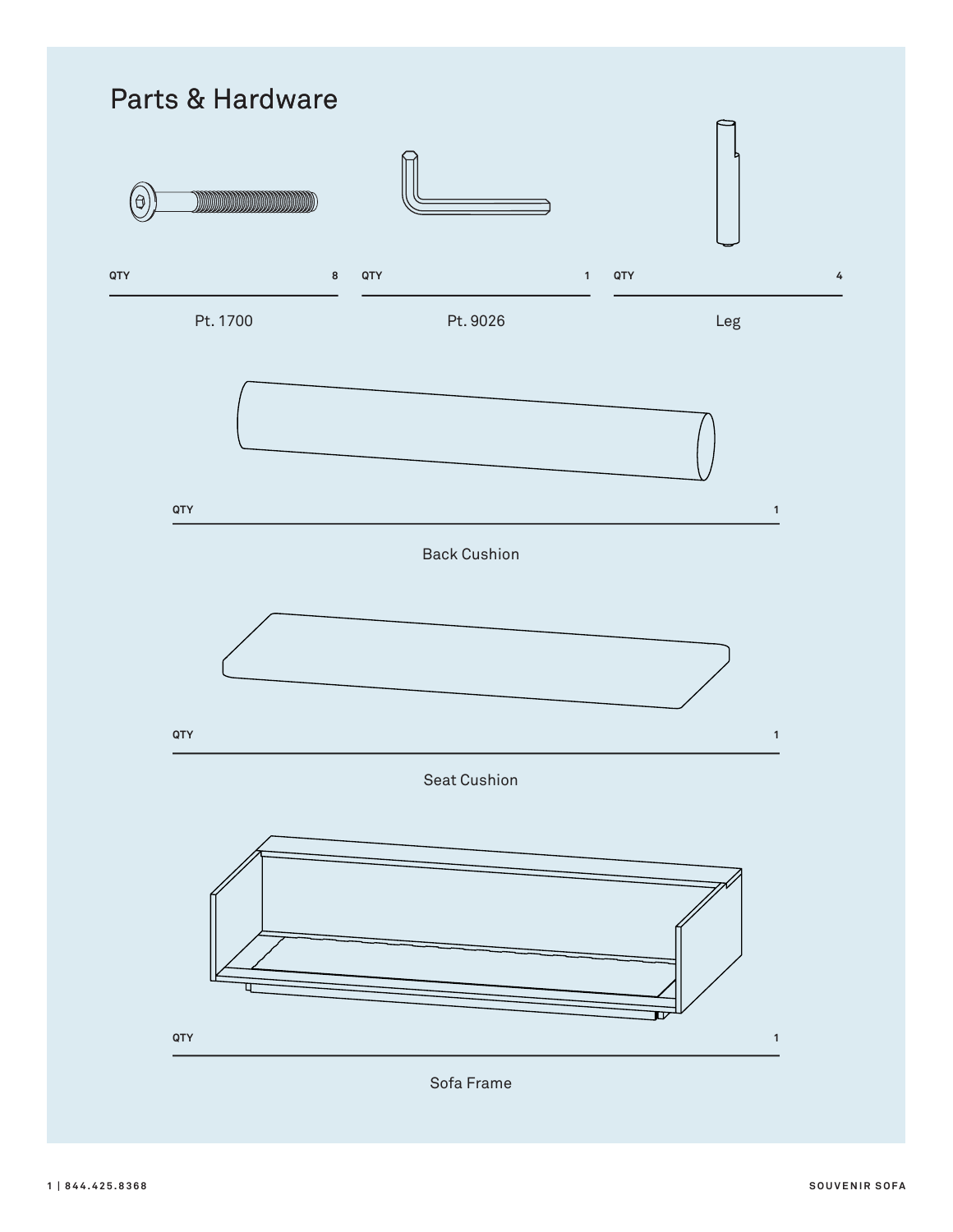# Step 01

**ATTACH LEGS.**

Assemble the sofa on a soft surface with the assistance of another person.

Attach the legs to the sofa frame using the provided hardware as shown.